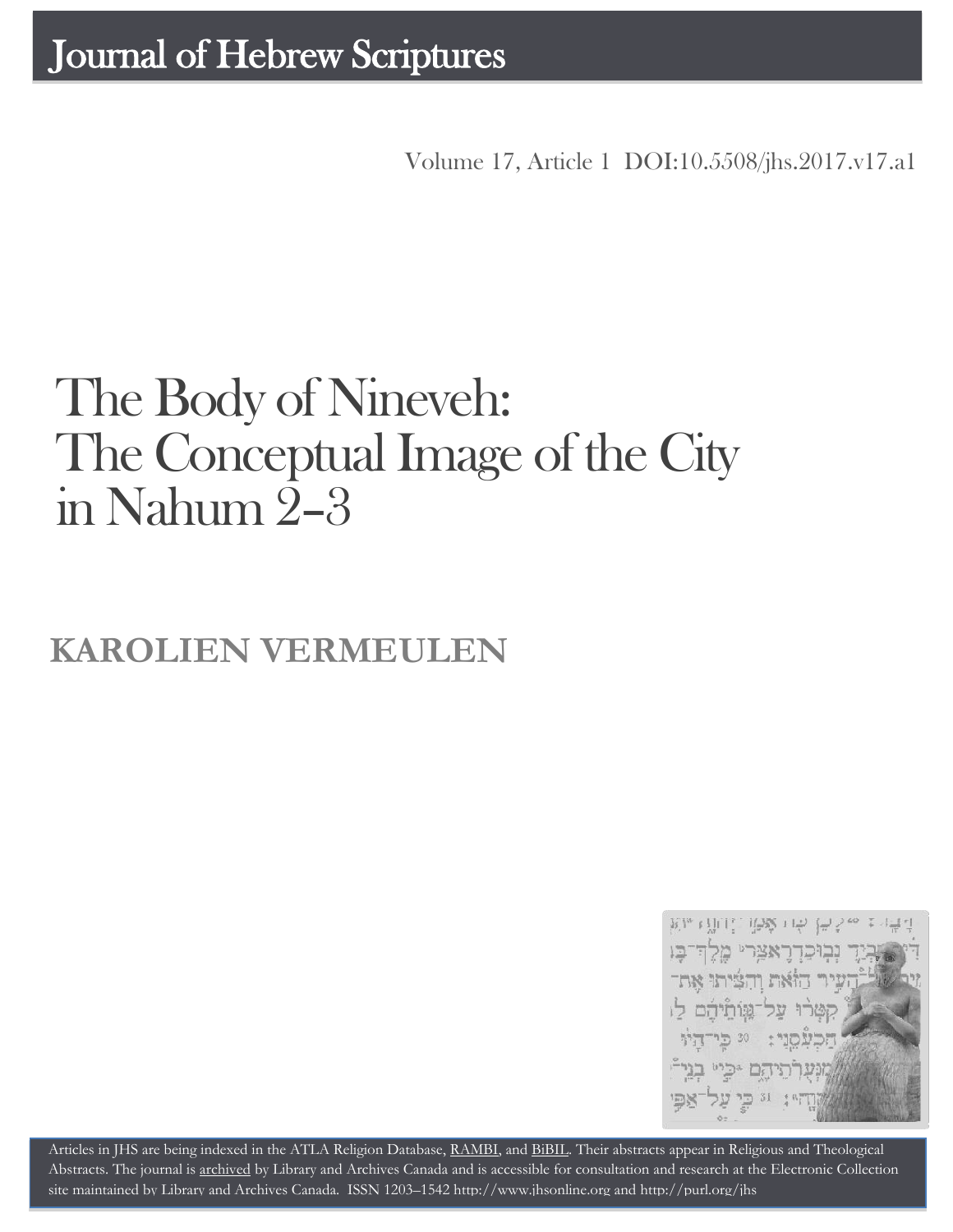### **THE BODY OF NINEVEH: THE CONCEPTUAL IMAGE OF THE CITY IN NAHUM 2–3\***

#### KAROLIEN VERMEULEN UNIVERSITY OF ANTWERP

#### **1. INTRODUCTION**

 $\overline{a}$ 

Research on cities in the Hebrew Bible shows that urban spaces are often personified in the text. This seems to be especially the case for Jerusalem, whose personification as a woman is pervasive and distinctive.<sup>1</sup> According to Stéphanie Anthonioz, the depiction of Jerusalem is "unparalleled": "recurring images of Jerusalem appear from her childhood to her status as a fully grown woman, providing the texture of a life and history."<sup>2</sup> But is this indeed the case? Do other cities in the Hebrew Bible, in particular foreign urban places, lack such a unifying tale? Or do they feature as leading characters in their own story, either similar to or different from the biographical set-up of Jerusalem's story?

At first sight, foreign urban places in the biblical text sporadically appear as people, described with images that are similar to those used to depict Jerusalem (e.g., the prostitute in Nah 2:4–5 for

<sup>\*</sup> This research was supported by a grant from the Belgian American Educational Foundation (BAEF) and the Research Foundation Flanders (FWO). I wish to thank Elizabeth Hayes, Peter Machinist, and Scott Noegel for their comments on previous drafts of this article.

<sup>1</sup> P. L. Day, "The Personification of Cities as Female in the Hebrew Bible: The Thesis of Aloysius Fitzgerald, F.S.C," in F. F. Segovia and M. A. Tolbert (eds.), *Reading from This Place II* (Minneapolis: Fortress, 1995), 283–302; U. Sals, *Die Biografie der "Hure Babylon": Studien zur Intertextualität der Babylon-Texte in der Bibel* (FAT, 2.6; Tübingen: Mohr Siebeck, 2004); F. W. Dobbs-Allsopp, "Daughter Zion," in J. J. Ahn and S. L. Cook (eds.), *Thus Says the Lord: Essays on the Former and Latter Prophets in Honor of Robert R. Wilson* (OTS, 502; London: T&T Clark, 2009), 125–34; M. J. Boda, C. J. Dempsey, and L. S. Flesher (eds.), *Daughter Zion: Her Portrait, Her Response* (Atlanta: SBL Press, 2012); S. Anthonioz, "Cities of Glory and Cities of Pride: Concepts, Gender, and Images of Cities in Mesopotamia and in Ancient Israel," in D. V. Edelman and E. Ben Zvi (eds.), *Memory and the City in Ancient Israel* (Winona Lake, IN: Eisenbrauns, 2014), 21–42.

<sup>2</sup> Anthonioz, "Cities of Glory and Cities of Pride," 39.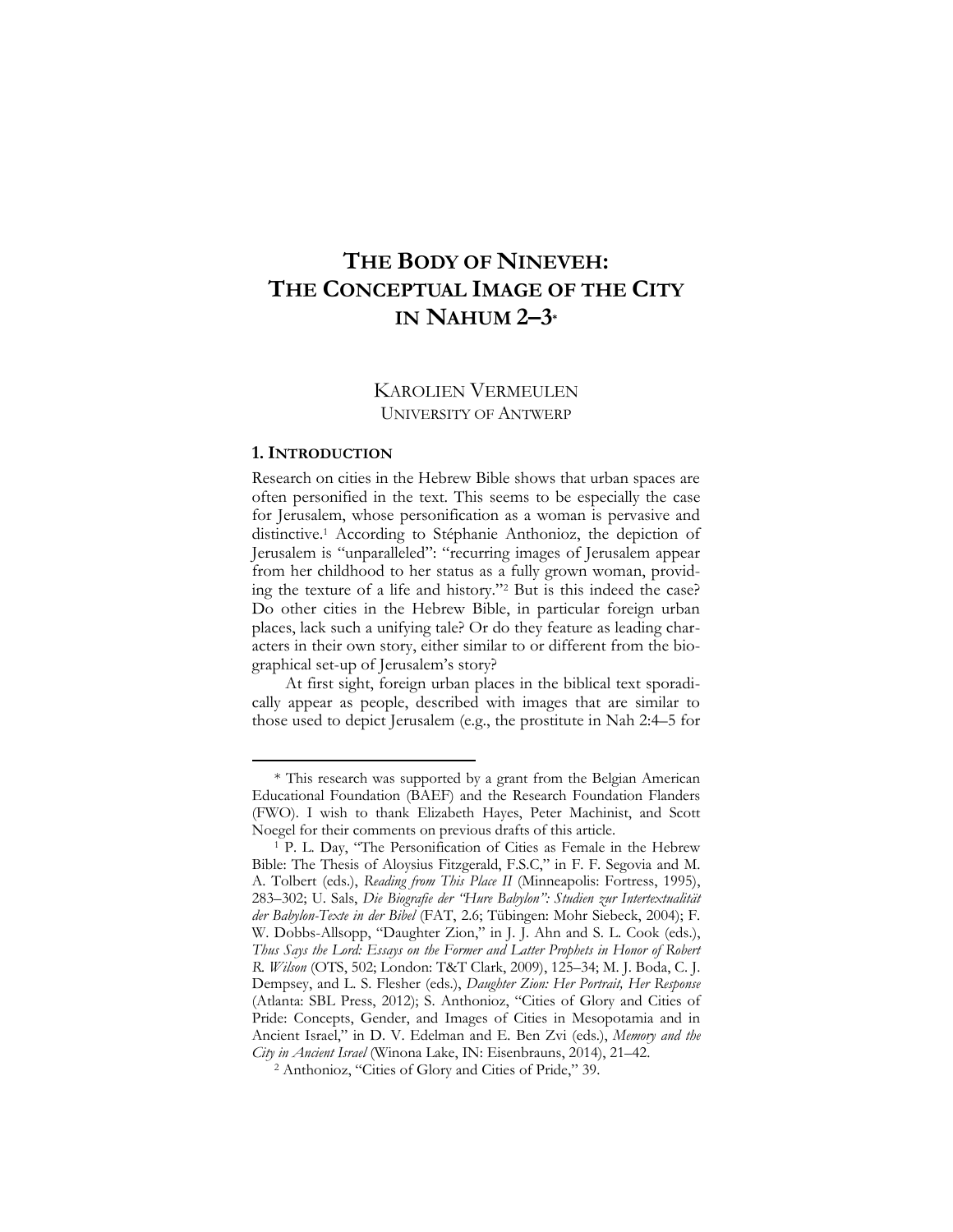Nineveh vs. Jerusalem in Ezek 16:15 or the mother in Nah 3:10 for Nineveh vs. Jerusalem in Isa 66:7).<sup>3</sup> Yet these personifications do not seem to generate a story, at least not that of a maturing woman, as they do for Jerusalem. Ulrike Sals's biography of the whore of Babylon implies by its very title and structure a comparable story for this city. However, the personifications of the place do not appear consistently throughout the biblical text. Rather, the notion of biography is an interpretational strategy developed by Sals indeed, a very clarifying one—but it is not a strategy of the biblical storytelling itself. For example, Gen 11 describes the early days of Babylon (i.e., the metaphorical birth of the city, and interpreted as such by Sals), whereas texts such as Jer 50–51 depict the city's downfall (i.e., her death). Yet, the tower of Babel story does not imagine the city as a young woman. Such a personification does not occur in the text but in the interpreter's discourse, prompted by personified cities elsewhere in the biblical text as well as by the metaphor of life and death as the rise and fall of inanimate things (e.g., cities or empires).<sup>4</sup>

Explanations for the personification of cities as women are mostly sought in the literary-theological realm. Personification is a literary trope that allows the city to have a relationship with the deity.<sup>5</sup> Anthonioz interprets Jerusalem-as-woman as a "site of memory," "becoming alive for her God and to the reader."<sup>6</sup> For the same Jerusalem, F. W. Dobbs-Allsopp argues that the city is "constructed, imaginatively, through human cognition and inventiveness."<sup>7</sup> He questions both grammatical motivations (cities are feminine in Biblical Hebrew) and ritual-practical ones (there may have been an actual city goddess underlying the image) to conclude in favor of a literary explanation for the personification of Jerusalem, compensating what he earlier described as "the tacit lack of serious respect for literary figuration as a phenomenon."<sup>8</sup>

With these observations from previous research in mind and elaborating upon the also little discussed role of human cognition in the above quoted introductory statement by Dobbs-Allsopp

<sup>3</sup> Anthonioz, "Cities of Glory and Cities of Pride," 34–37; Sals, *Hure Babylon*, 27–43.

<sup>4</sup> Sals, *Hure Babylon*, 145–96. Although women are featured in the story in Zech 5—this is the other text tagged as a birth narrative in Sals's book—the women do not stand for the city. If there is a tale of the woman Babylon, it is not one covering the life story of Babylon growing up.

<sup>5</sup> C. M. Maier, "Whose Mother? Whose Space? Jerusalem in Third Isaiah," in G. Prinsloo and C. M. Maier (eds.), *Constructions of Space V: Place, Space and Identity in the Ancient Mediterranean World* (London: Bloomsbury, 2013), 107–24 (107); Anthonioz, "Cities of Glory and Cities of Pride," 22.

<sup>6</sup> Anthonioz, "Cities of Glory and Cities of Pride," 22, 39–40.

<sup>7</sup> Dobbs-Allsopp, "Daughter Zion," 132.

<sup>8</sup> Ibid., 132–33, quote p. 133.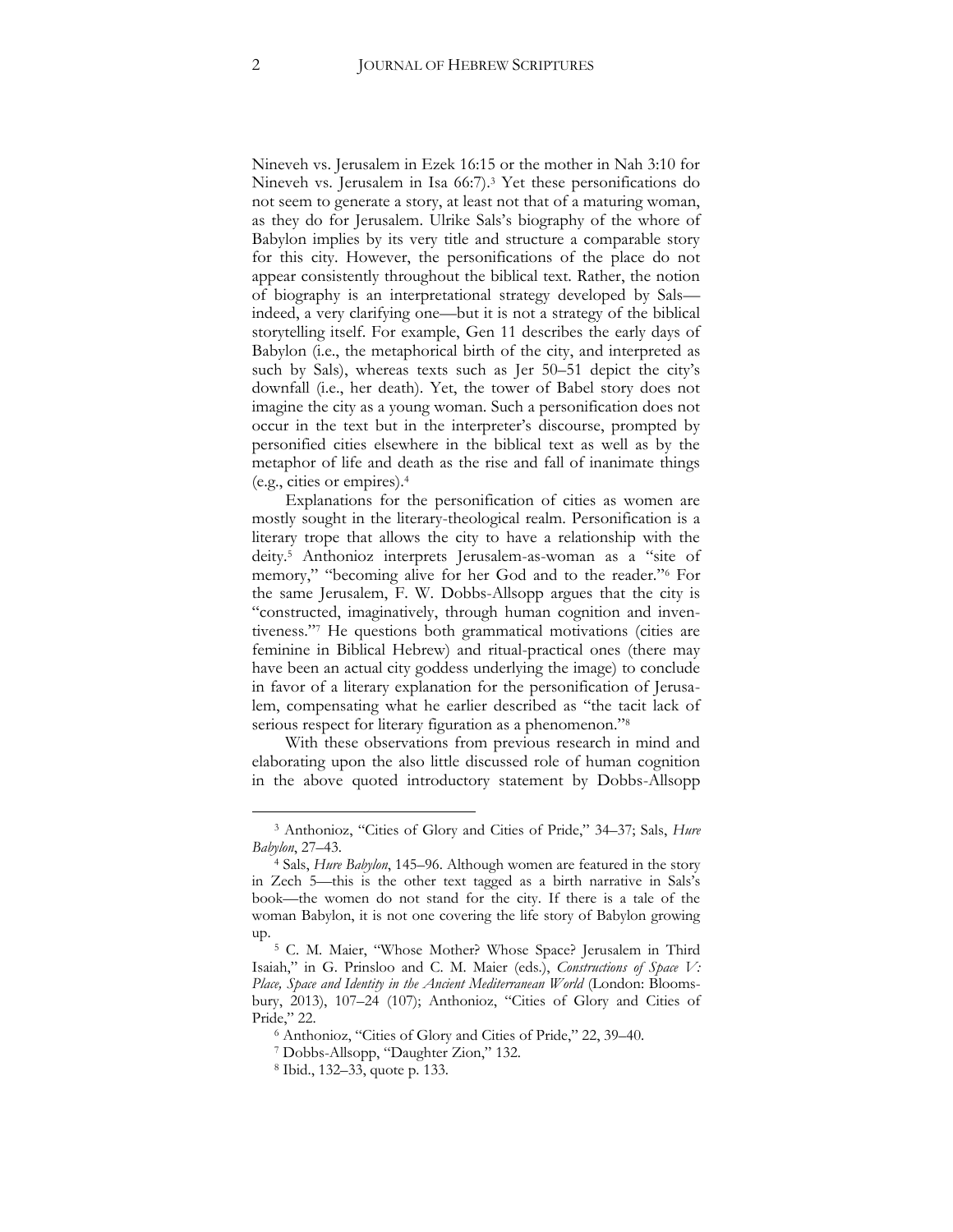about personified cities, I will argue in this article that the picture of the enemy city in the Hebrew Bible—here exemplified by Nineveh in the book of Nahum—also tells its own complete story. Beyond as well as behind the personification of the city, the conceptual metaphor NINEVEH IS A BODY controls the biblical cityscape of the place. As with the life story of Jerusalem, the body image of Nineveh is used consistently, creating the story of a strong and healthy body becoming a sick and bereaved corpse. The image manifests itself in various stylistic and semantic choices. The text of Nahum includes ample metonymies in which the city and the inhabitants are interchangeable, with the former sharing the body of the latter. Likewise, the metaphors and similes in the text explore the same concept: Nineveh is a body. The frequent use of actual body parts further emphasizes a bodily understanding of the city space.

In what follows, I will build up the picture of the city as the reader would do, bottom-up, collecting bits and pieces as the story progresses: metonymies, metaphors, similes, and the mention of actual body parts. Then I will discuss the conceptual metaphor of the city as human body which connects all the different manifestations, as—to keep the metaphor—a body unites its body parts. By way of conclusion, I will reflect on the role of this image for the meaning making process of a reader.

#### **2. THE IMAGE OF THE CITY**

 $\overline{a}$ 

#### **2.1. METONYMY: CITY FOR INHABITANTS AND INHABITANTS FOR CITY<sup>9</sup>**

The attentive reader of Nah 2–3 will notice that there exists a subtle shifting between the city as city and the city as collection of inhabitants.<sup>10</sup> In other words, sometimes the city represents its physical, material reality of houses, walls, and streets. Other times the term city refers to the inhabitants, the people living in the city. This type of metonymy, a *totum pro parte*, replaces the part (the people) by the whole (the city as material, sociological, economic, and political entity).<sup>11</sup> The text of Nahum plays out this feature,

<sup>11</sup> "A metonymy is a FIGURE OF SPEECH whereby two concepts are imaginatively and descriptively compared like/as connective" (K. Wales,

<sup>9</sup> In addition, scholars consider Nineveh to be a metonymy for Assyria. See, e.g., S. W. Holloway, "Nineveh as Meme in Persian-Period Yehud," in D. V. Edelman and E. Ben Zvi (eds.), *Memory and the City in Ancient Israel* (Winona Lake, IN: Eisenbrauns, 2014), 269–92 (274–75).

<sup>10</sup> Obviously, this holds equally true for a listener. In the current contribution, the term reader has been used over listener since that is the dominant mode of modern research. This does not imply that the text was intended to be read or that the modern reader should not take into account the ancient setting of oral performances. Rather, it is a choice made to facilitate reading the argument made here.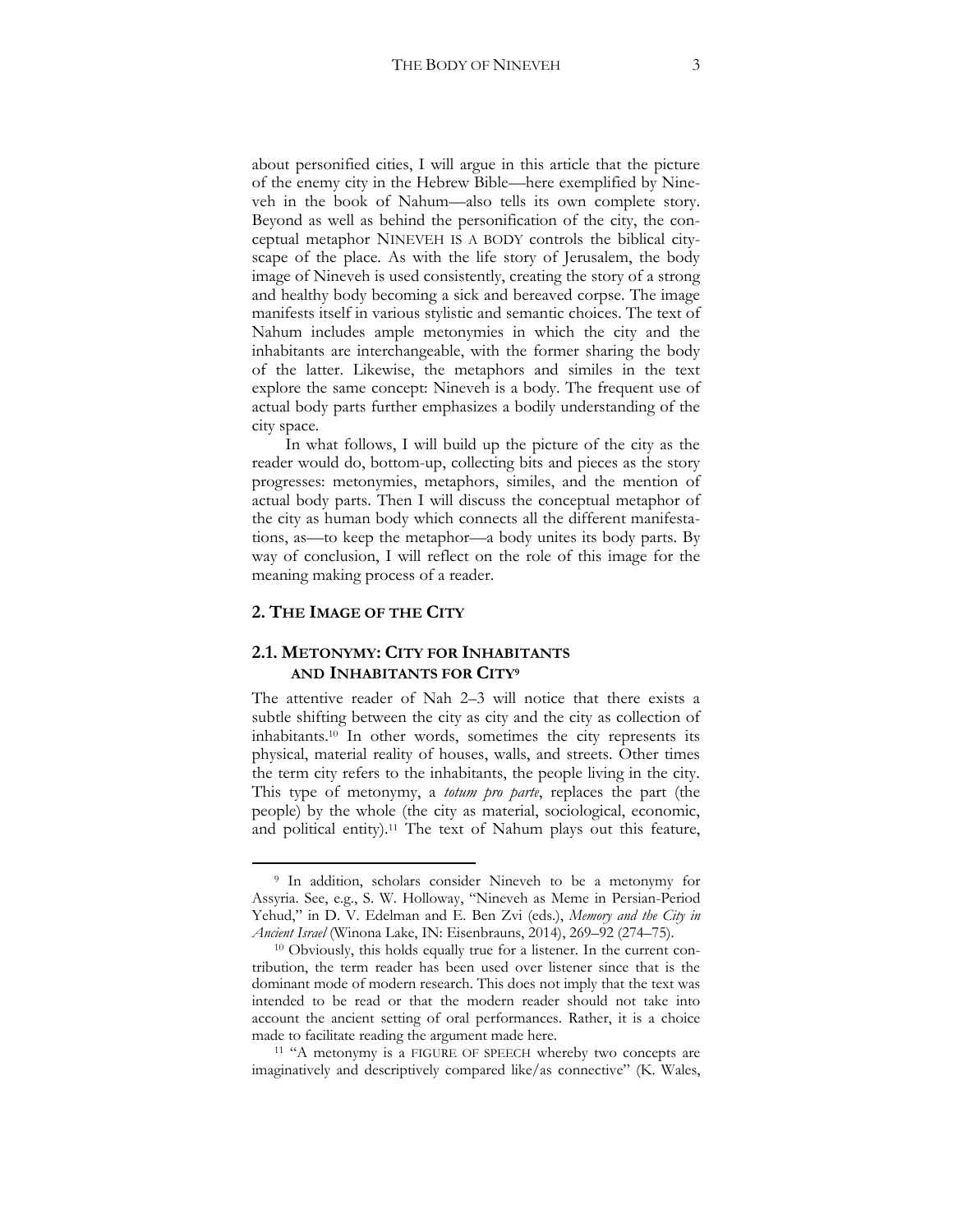switching from one to the other in such a way that it does not disturb or confuse the reader. Besides, this type of metonymy is so common that most readers may not even experience it as such; similar to what happens with dead metaphors.<sup>12</sup> In Nah 2:2, the speaker of the prophecy addresses Nineveh.<sup>13</sup> A shatterer is coming (עלה מפיץ), so the city should prepare and be strong: נצור מצרה צפה a approach can enemy an Whereas .דרך חזק מתנים אמץ כח מאד city, it is clear that the verbs in the remainder of the verse address the inhabitants of the city rather than the city itself.<sup>14</sup> In the later verses (2:4–7), describing the attack on the city, the text envisages Nineveh again as a physical place.

Nah 3:7 mentions spectators (ראיך) who will recoil from the city (סעדדה נינוה). They will call Nineveh destroyed (שדדה נינוה). These statements refer to the physical space of the city. The speaker then continues asking who will lament the city (מי ינוד לה). He wonders where to find people to comfort Nineveh: אבקש מאין לך מנחמים. Verse 7 starts with the city as material given. Halfway through the verse, the statement on the lamentation fulfills a pivotal role: it can refer to both a material city and a city of people. At the end of the verse, the shift to the people is complete. Cities cannot be comforted, unless in a metonymic or metaphorical way.

<sup>12</sup> "Dead metaphors are words whose literal meaning is no longer current and whose sense has therefore been transferred to the figurative" (Wales, *Stylistics*, 267).

*A Dictionary of Stylistics*, 3rd ed. [Harlow: Longman, 2011], 383). See also T. Sovran, "Metonymy and Synecdoche," in *Encyclopedia of Hebrew Language and Linguistics* 2:636. Kövecses describes metonymy as a cognitive process. He adds that it is conceptually close to metaphor; both are part of the same "idealized cognitive model" (Z. Kövecses, *Metaphor: A Practical Introduction* [New York: Oxford University Press, 2010], 173). The specific type of metonymy discussed here, i.e., the whole for the part (or vice versa), has also been dubbed synecdoche (Sovran, "Metonymy," 636; Wales, *Stylistics*, 411).

<sup>13</sup> Not all scholars agree upon this identification of the addressee. Some argue that v. 2 is still focusing on Judah (J. M. Roberts, *Nahum, Habakkuk and Zephaniah: A Commentary* [Louisville: Westminster John Knox, 1991], 57; D. W. Baker, *Nahum, Habakkuk and Zephaniah: An Introduction and Commentary* [Nothingham: InterVarsity Press, 2009], 33). Others defend an ambiguous reading, in which the text deliberately confuses the addressee (L. Lanner, *"Who Will Lament Her?": The Feminine and the Fantastic in the Book of Nahum* [New York: T&T Clark, 2006], 122). Note that in both cases the seemingly masculine imperatives form a problem since both Judah and Nineveh are addressed with feminine forms (see, e.g., Nah 2:1 for Judah and Nah 3:5 for Nineveh). Scholars have solved this issue by analyzing the forms as absolute infinitives rather than imperatives (D. L. Christensen, *Nahum: A New Translation with Introduction and Commentary* [New Haven: Yael University Press, 2009], 264–65).

<sup>14</sup> K. Spronk, *Nahum* (Kampen: Kok Pharos, 1997), 85; Christensen, *Nahum*, 264; J. D. Charles, "Plundering the Lion's Den—A Portrait of Divine Fury (Nahum 2:3–11)," *GTJ* 10 (1989), 183–201 (189).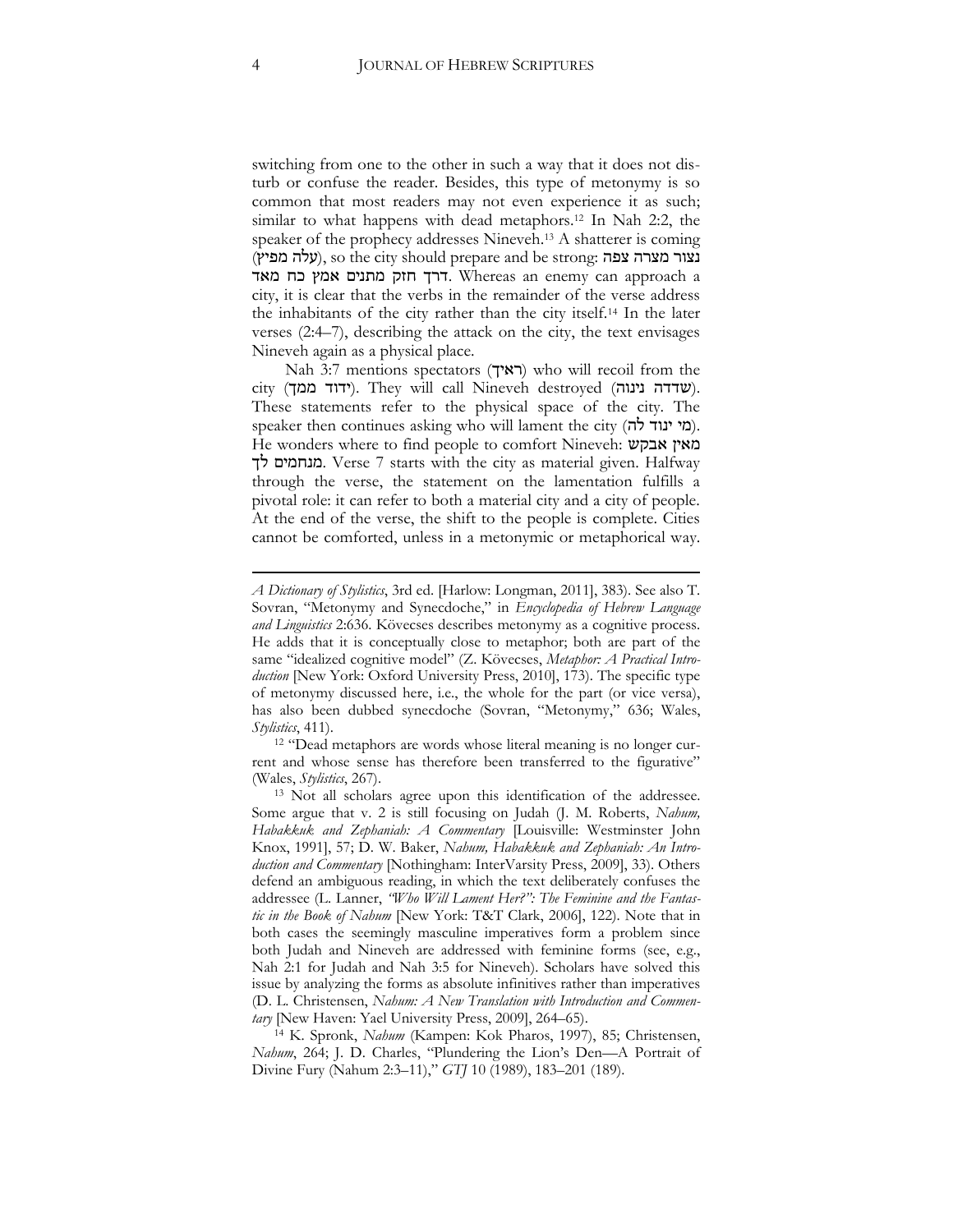Similarly, Nah 3:12 mentions the fortresses of the city (מבצריך), and thus references Nineveh as material space. In v. 13, the people of the city are called women (עמך נשים), presenting the city and the people as two distinct entities. In order to stress the difference between both, the speaker includes more material aspects of the city, such as the gates (שערי ארצך) and the gate bars (בריחיך). Yet in v. 14, although still using the second person feminine singular, the metonymy 'city for inhabitants' occurs once more. The inhabitants have to draw the water (מי מצור שאבי מצור מאבי), strengthen the fortresses (חזקי מבצריך), and so forth.<sup>15</sup> Verse 13 signals the change from city to people: once the two entities are mentioned separately, one can replace the other. As in the previous examples, the shift is unmarked, disappearing in the smooth course of telling the story.

Far more prominent is the shift from city to inhabitant (king) in Nah 3:18–19. It has prompted scholars to change the pronominal suffixes in these verses from masculine (king) to feminine (city). *BHS* even suggests deleting the vocative אשור מלך," king of Assyria."<sup>16</sup> With these changes, the last verses of Nahum form an example of personification as the ones discussed below. The emendations favor the continuity of the text with Nineveh as addressee. But an emendation is not really necessary. Although the shift from city to king is not as unmarked as the previously discussed changes, it follows the pattern of representing the city by means of human beings, more specifically human bodies. The metonymy (a *pars pro toto* this time, the king [part] replacing the whole [city]) allows the city to slumber and dwell (נמו . . . ישכנו) and to be incurably wounded (אין כהה לשברך).<sup>17</sup> Because of this underlying metonymy, the continuity of the story does not necessarily require a change of the suffixes. As various commentaries and articles show, the passage still concerns the city, and by extension the empire of which the king and the people are bodily substitutes.<sup>18</sup>

<sup>15</sup> Commentators easily make this shift. Coggins and Han even seem to blend the city and her inhabitants in considering the imperatives to be addressed to women, something which they explain as part of "continuing sarcasm" in the prophecy (R. Coggins and J. Han, *Six Minor Prophets through the Centuries: Nahum, Habakkuk, Zephaniah, Haggai, Zechariah, and Malachi* [Blackwell Bible Commentaries, 29; Malden, MA: Wiley-Blackwell, 2011], 33).

<sup>16</sup> Fabry, *Nahum*, 205.

<sup>&</sup>lt;sup>17</sup> Dietrich describes the relationship between the king and the empire (rather than the city) as one of *Verkörperung* (embodiment) (W. Dietrich, *Nahum, Habakuk, Zefanja* [Internationaler Exegetischer Kommentar zum Alten Testament; Stuttgart: Kohlhammer, 2014], 88).

<sup>18</sup> Fabry, *Nahum*, 208–9: "Ihre Komposition ist bestimmt von der identischen Thematik: der unabänderliche Untergang Ninives und Assyriens. Der Ausblick von Ninive auf den König von Assur und damit auf das ganze mesopotamische Reich überschreitet die Perspektive des Nahum-Buches und dient den Zeichnung einer Endgüttigkeits-Perspek-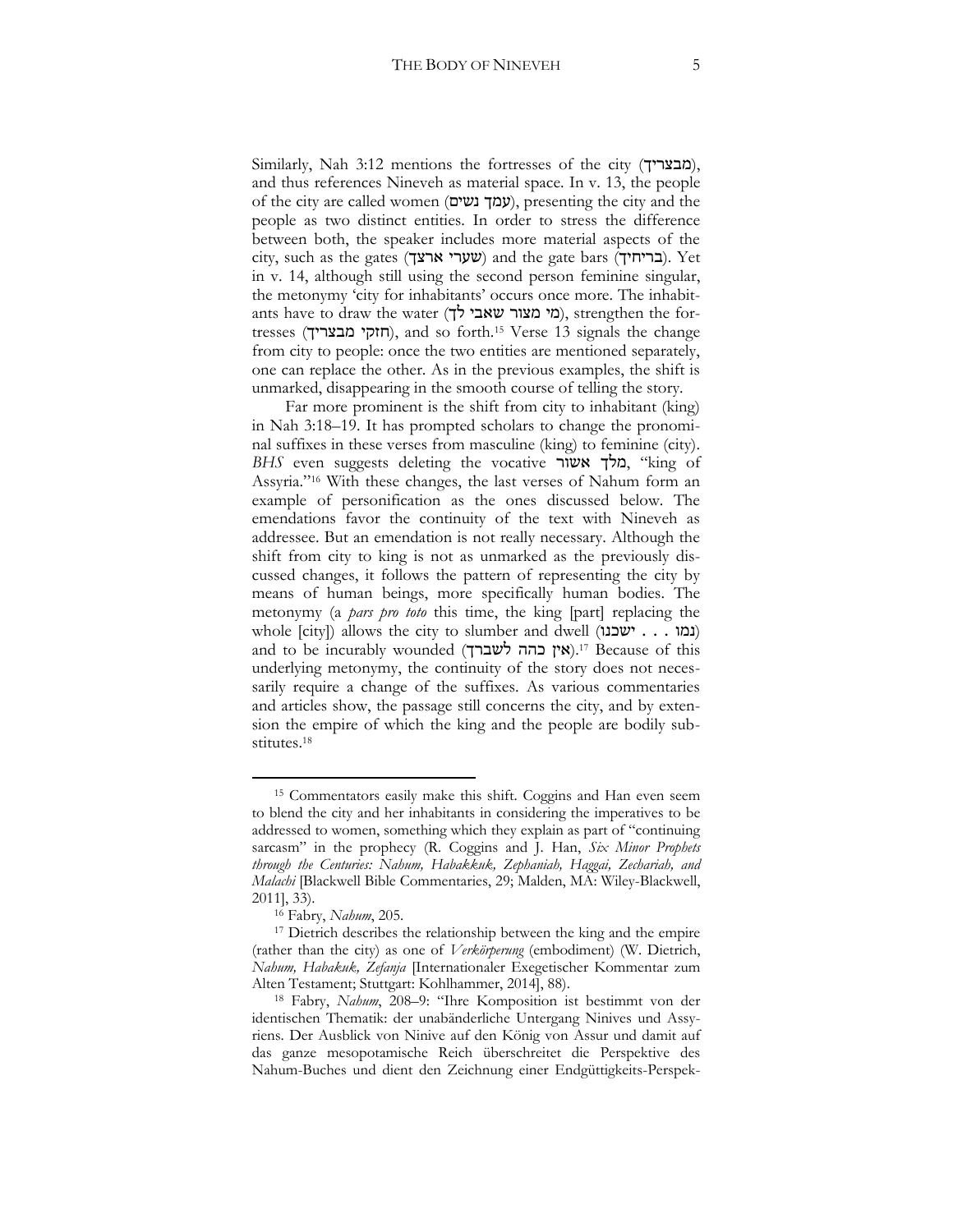A last metonymy occurs in Nah 3:10. This example shows some affinity with the next category of comparative devices, personification, and therefore, I treat it out of the order of the text. In v. 10, the speaker elaborates upon the comparison between Nineveh and Thebes. Since the comparison serves to predict Nineveh's fate (as the remainder of the prophecy does), this statement refers to Nineveh as well.<sup>19</sup> The city is destined to exile and walks in captivity (גם היא לגלה הלכה בשבי). Like other examples, the initial statement can refer to the city as material given. Here, the nominal construction also leaves the other option open, namely that the speaker has the inhabitants in mind. In the second, parallel part of the phrase, however, the verb הלך occurs, so that the city must be read as its inhabitants to maintain a realistic picture. Because of the parallelism, one could, retrospectively, argue that the first part explores the city-inhabitant metonymy as well. Additionally, one could argue that this example is part of the personification of the mother in the second part of v. 10 (see below), although I am not inclined to do so. Exile is inherently connected to inhabitants of places, though not necessarily cities (these places could be larger areas as well as smaller ones). The action of walking in this verse therefore is not the journey of any human being (or of *a* mother), but is a very particular type of travel that is done by a particular type of people, inhabitants of a recently conquered place, such as Thebes or Nineveh.<sup>20</sup>

For each of the discussed references, it is clear that a metonymic shift takes place between city and people. But why does the speaker make these shifts? The examples show that the changes happen when actions are described that require a physical body. The actions involve movement, something which an immobile structure such as a city cannot possibly do unless in an imaginative space, which is definitely not what Nahum is describing.<sup>21</sup> There-

tive" (209). See also Christensen, *Nahum*, 390. Spronk has pointed out an acrostic sequence with the first letters of the cola in v. 18 which spells out Nineveh's name (*Nahum*, 141).

<sup>&</sup>lt;sup>19</sup> Huddlestun shows that the description of a place by the sea and surrounded by water is not accurate for Thebes. Rather this picture seems to draw upon Nineveh itself and its environment (J. Huddlestun, "Nahum, Nineveh and the Nile: The Description of Thebes in Nahum 3:8–9," *JNES* 62 [2003], 97–110).

<sup>20</sup> According to *OED*, exile is "the enforced removal from one's native land according to an edict or sentence." Also in encyclopedia entries as well as volumes on exile in the Hebrew Bible the notions of population and land are central. See, e.g., "Exile," *HBD* (1989), 268–69; E. Ben Zvi and C. Levin, *The Concept of Exile in Ancient Israel and Its Historical Contexts* (BZAW, 404; Berlin: de Gruyter, 2010); R. Albertz, *Israel in Exile: The History and Literature of the Sixth Century BCE* (Atlanta: SBL Press, 2010), esp. 74–111.

<sup>21</sup> As Machinist argues, "This graphic quality indicates not a prophecy of things to come, but a report—from the messenger already intro-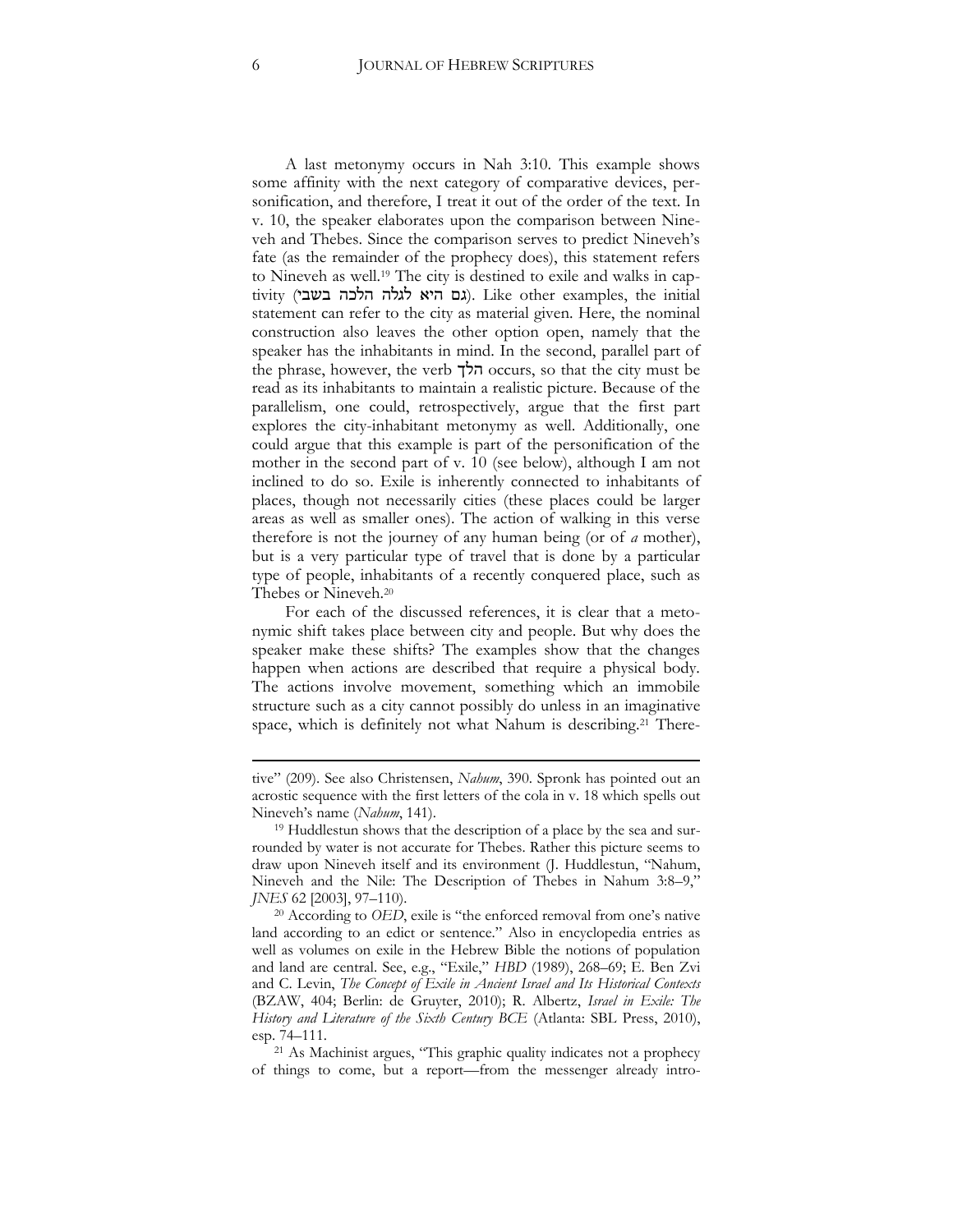fore, the people in Nineveh are the bodies of the city. Every time the speaker wants to relate a physical action he shifts the referent from city-as-structure to city-as-people. When this action is not present, he returns to the initial material city.

#### **2.2. PERSONIFICATION: A RANDOM HUMAN BODY FOR THE CITY**

A second category of comparison that draws on the body image is personification. Personification attributes human features to animate non-human beings, or inanimate things, or situations. It is a subtype of the broader category of metaphors.<sup>22</sup> All depictions of the city as a woman in its various manifestations are personifications, because they are about the city-woman, firstly as a personification, and then about her role as a mother, thus a specification of the female personification.<sup>23</sup>

In Nah 3, several examples occur, starting in vv. 4 and 5 where the city is depicted as a prostitute  $(n)$ . Scholars have studied this personification mostly in light of the marriage metaphor which occurs frequently in prophetic literature (e.g., Isa 57:3). In this mapping, the unfaithful wife stands for the religiously unfaithful nation.<sup>24</sup> Remarkably, the targeted nation here, or rather

**.** 

<sup>22</sup> Wales, *Stylistics*, 314; A. L. Weiss, "Figures of Speech: Biblical Hebrew," in *Encyclopedia of Hebrew Language and Linguistics* 1:895–99 (896).

<sup>23</sup> Witness any of the quoted commentaries and articles on personified cities in the Hebrew Bible that use the label 'personification' for citywomen, but also city-mothers, city-wives, and city-whores. Note that the label 'metaphor' will occur as often in these pieces (because all these personifications are by definition also metaphors). In case of more prominent or extended metaphors, scholars will occasionally use the term 'allegory' as well. See, e.g., K. Seybold on Nineveh as a prostitute, *Nahum, Habakuk, Zephanja* (ZBK.AT, 24.2; Zürich: TVZ, 1991), 36.

<sup>24</sup> E.g., N. Stienstra, *YHWH is the Husband of His People: Analysis of a Biblical Metaphor with Special Reference to Translation* (Kampen: Kok Pharos, 1993); G. Baumann, *Love and Violence: Marriage as Metaphor for the Relationship between YHWH and Israel in the Prophetic Books* (Collegeville, MN: Liturgical Press, 2003), esp. 43–56. Kelle defends a different mapping: "The marriage metaphor in the Hebrew Bible expresses not the covenant relationship between Yahweh and the people of Israel but the religious, social, and political activities of those rulers who held office in the seats of power." These rulers are represented by the capital cities mentioned as

duced—of things happening now or that have recently happened" (P. Machinist, "The Fall of Assyria in Comparative Ancient Perspective," in S. Parpola and R. M. Whiting [eds.], *Assyria 1995: Proceedings of the 10th Anniversary Symposium of the Neo-Assyrian Text Corpus Project, Helsinki, September 7–11, 1995* [Helsinki: The Project, 1997], 179–96 [181]). Even Lanner repeats several times that the text appears to refer to a real world, or at least one that comes across as real (*"Who Will Lament Her?"*, 196–98). Although she argues in favor of a fantastic element in the book of Nahum (ibid., 190–240), it does not seem that she would take this argumentation as far as to claim that the space of Nineveh is to be read as an unreal one.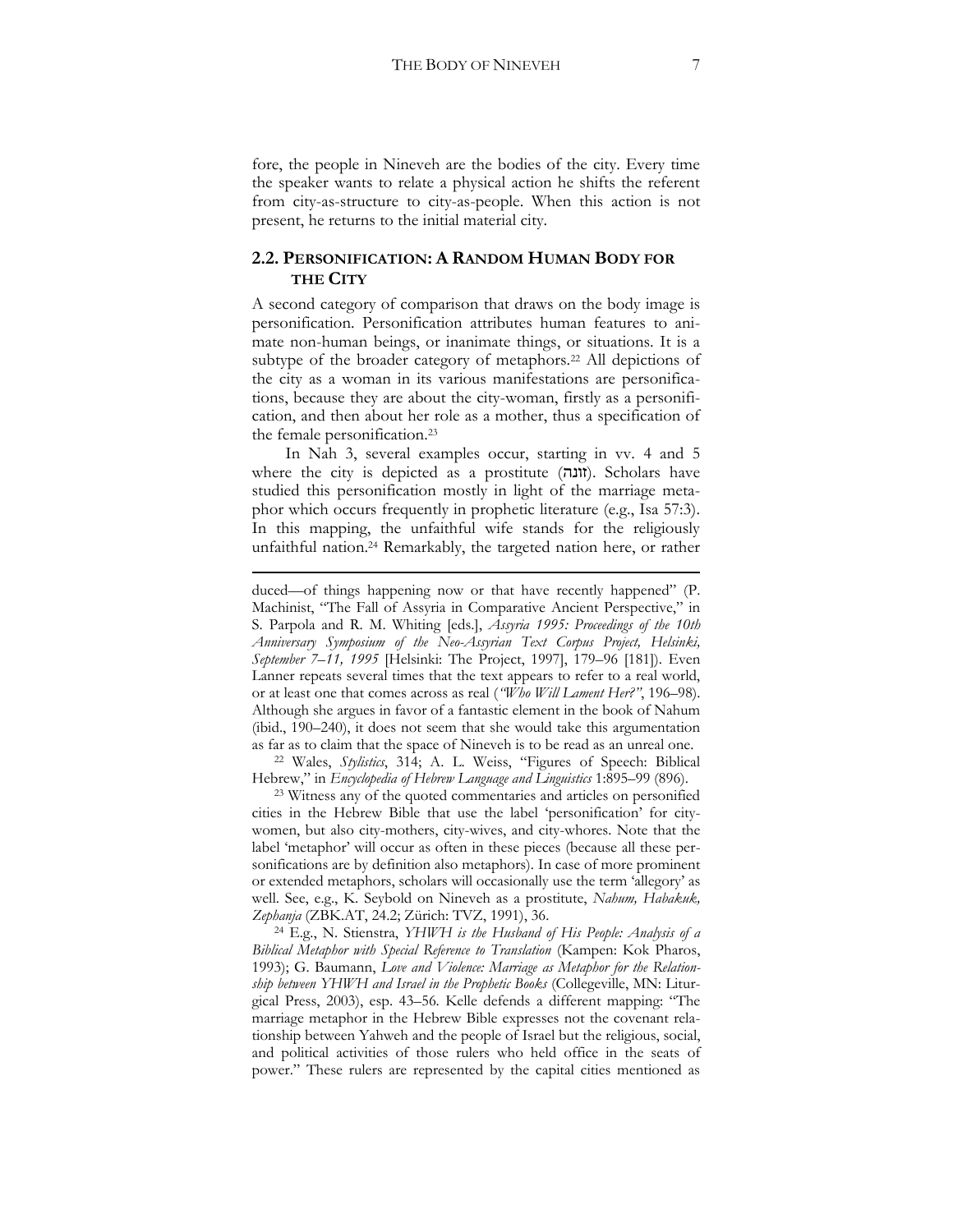city, is Nineveh, which does not have a relationship with God (contrary to Israel/Jerusalem).<sup>25</sup> The prostitute had eagerly exposed her body, leading people astray: מרב זנוני זונה טובת חן בעלת כשפים בכשפיה ומשפחות בזנוניה גיום המכרת. Now God will take care of her by uncovering the intimate parts of that same body: שוליך וגליתי על פניך והראיתי גוים מערך וממלכות קלונך. This connection between crime and punishment is a pattern that runs throughout the Hebrew Bible and ancient Near Eastern culture in general.<sup>26</sup> In both parts of the pattern, Nahum focuses on the body of the prostitute.

The personifications continue in the subsequent verses, returning to a more general image of understanding the city as a (female) person (vv. 6–9). In particular, she will be subject to scorn (מאין אבקש מנחמים לך), lacking comfort (מאין אבקש מנחמים ל along the water (הישבה ביארים). In Nah 3:10, the metaphor highlights yet another role of the city-woman: Nineveh is described as a mother whose children are dashed on the corners of the street (גם עלליה ירטשו בראש כל חוצות).<sup>27</sup> Note that after this statement, the speaker switches back to a non-figurative concept of city, mentioning the leaders and mighty ones of the place ("her") in v. 10b (גדוליה). The shift is short-lived because in v. 11 more personifications occur: the city is drunk (גם את תשכרי), searching  $for$  refuge (תבקשי מעוז מאויב).

To distinguish from the metonymies discussed above, the comparison between Nineveh and a drunken person does not necessarily involve an inhabitant of the city. Rather reference is made to a random human being who had too much to drink. Likewise, the mother figure in v. 10 does not describe a specific inhabitant of the city, but addresses some general category of mother that the reader can relate to.<sup>28</sup>

<sup>28</sup> If one accepts the emendations for vv. 18–19, more personifications occur at the end of Nahum with the image of a city that is injured. She

wives/mothers in the biblical text (B. E. Kelle, *Hosea 2: Metaphor and Rhetoric in Historical Perspective* [AcBib; Atlanta: SBL Press, 2005], 90).

<sup>25</sup> J. M. O'Brien, *Nahum* (London: Sheffield Academic, 2002), 67–68. Scholars point out that the prostitute is the enemy rather than Israel or Judah, as in other texts (e.g., B. Becking, "Passion, Power and Protection: Interpreting the God of Nahum," in B. Becking and M. Dijkstra [eds.], *On Reading Prophetic Texts: Gender-Specific and Related Studies in Memory of Fokkelien van Dijk-Hemmes* [Leiden: Brill, 1996], 1–20 [15]).

<sup>26</sup> Machinist, "The Fall of Assyria," 188; Baker, *Nahum*, 37; Christensen, *Nahum*, 342–44; O'Brien, *Nahum*, 67–69.

<sup>27</sup> O'Brien notes that there is a tradition of personifying cities as women (*Nahum*, 68; see also the sources mentioned in n. 2). Klopper explains this choice psychologically, following T. Frymer-Kensky (F. Klopper, "Nineveh is in Ruins—Who Will Grieve for Her? The Case of a Ravished City in Nahum 3:4–7," *OTE* 16 [2003], 616–24 [617]; T. S. Frymer-Kensky, *In the Wake of the Goddesses: Women, Culture, and the Biblical Transformation of Pagan Myth* [New York: Free Press, 1992], 172).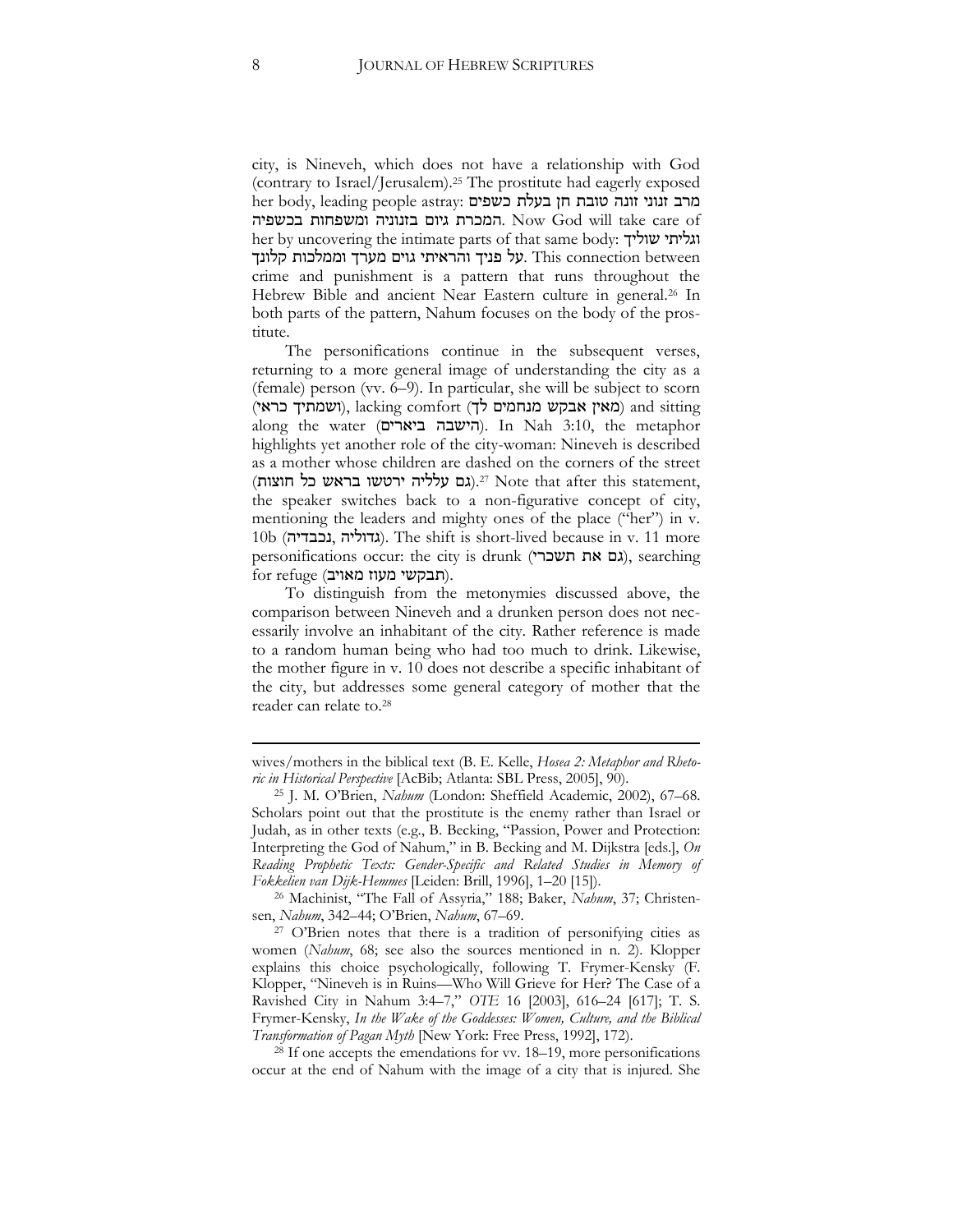As indicated before, personification allows the speaker to apply typical human activities to an inanimate structure as the city of Nineveh. A closer look reveals that the activities chosen are all physical ones, which require a body to carry them out. Thus, the speaker does not explore dreaming, thinking, imagining, lying, and so forth, but walking, whoring, being drunk, sitting down, and being injured. In the prostitute example, the speaker not only evokes a female body, but makes it central to the argument. God will uncover the genitals of the prostitute (the city). It is this cruel picture of her public humiliation that draws the reader's attention. Of interest for the current discussion is the emphasis on the physicality and corporeality of the prostitute. The metaphor seems to have been chosen in order to single out a specific bodily image for the reader.

#### **2.3. METAPHOR: X FOR THE CITY<sup>29</sup>**

**.** 

Apart from this specific type of metaphor, the text includes other metaphors for the city or its inhabitants.<sup>30</sup> In Nah 2:12–14, the speaker explores the metaphor of the lion. Initially the lion represents the people and the lion's den the city (v. 12: אריות מעון איה ומרעה הוא לכפרים אשר הלך אריה לביא שם). But then the referent of the image changes: the lion becomes more than the people, either the city or the empire, with the lairs and dens now smaller places within the larger (conceptual) space (see v. 13: בדי טרף אריה גרותיו(. Verse 14 underwrites this shift with the recurrence of the address of the second person feminine, the city (הנני אליך). The metaphor of the lion appears several times throughout the Hebrew Bible for Israel (e.g., Num 23:24), God (e.g., Isa 31:4), and enemies (e.g., Babylon in Jer 4:7).<sup>31</sup> In the case of Assyria, the metaphor becomes even more powerful because the Assyrians themselves used lion imagery both in their writings and iconography. One such application, the one found here in the text as well, is the representation of the king as lion.<sup>32</sup> This image evokes danger, power, and

will not recover from her wound (אין כהה לשברך נחלה מכתך). The wound has also been read metaphorically by Christensen (*Nahum*, 391), standing for the breaking of the empire.

<sup>&</sup>lt;sup>29</sup> "Common ways of comprehending society and nation involve the source concepts of person and family" (Kövecses, *Metaphor*, 24).

<sup>30</sup> "When words are used with *metaphoric* senses, one field or domain of reference is carried over or mapped onto another on the basis of some perceived similarity between the two fields" (Wales, *Stylistics*, 265).

<sup>31</sup> B. A. Strawn, *What is Stronger than a Lion? Leonine Image and Metaphor in the Hebrew Bible and the Ancient Near East* (OBO, 212; Fribourg: Presses Universitaires; Göttingen: Vandenhoeck & Ruprecht, 2005); W. W. Wiersbe, *Index of Biblical Images: Similes, Metaphors, and Symbols in Scripture*  (Grand Rapids: Baker Books, 2000), 67–68.

<sup>32</sup> Strawn, *What is Stronger than a Lion*, 178–80, 182–84; Christensen, *Nahum*, 325–27; Lanner, *"Who Will Lament Her?"*, 136–37. The lion hunt can be mentioned in this context as well, although the king and the lion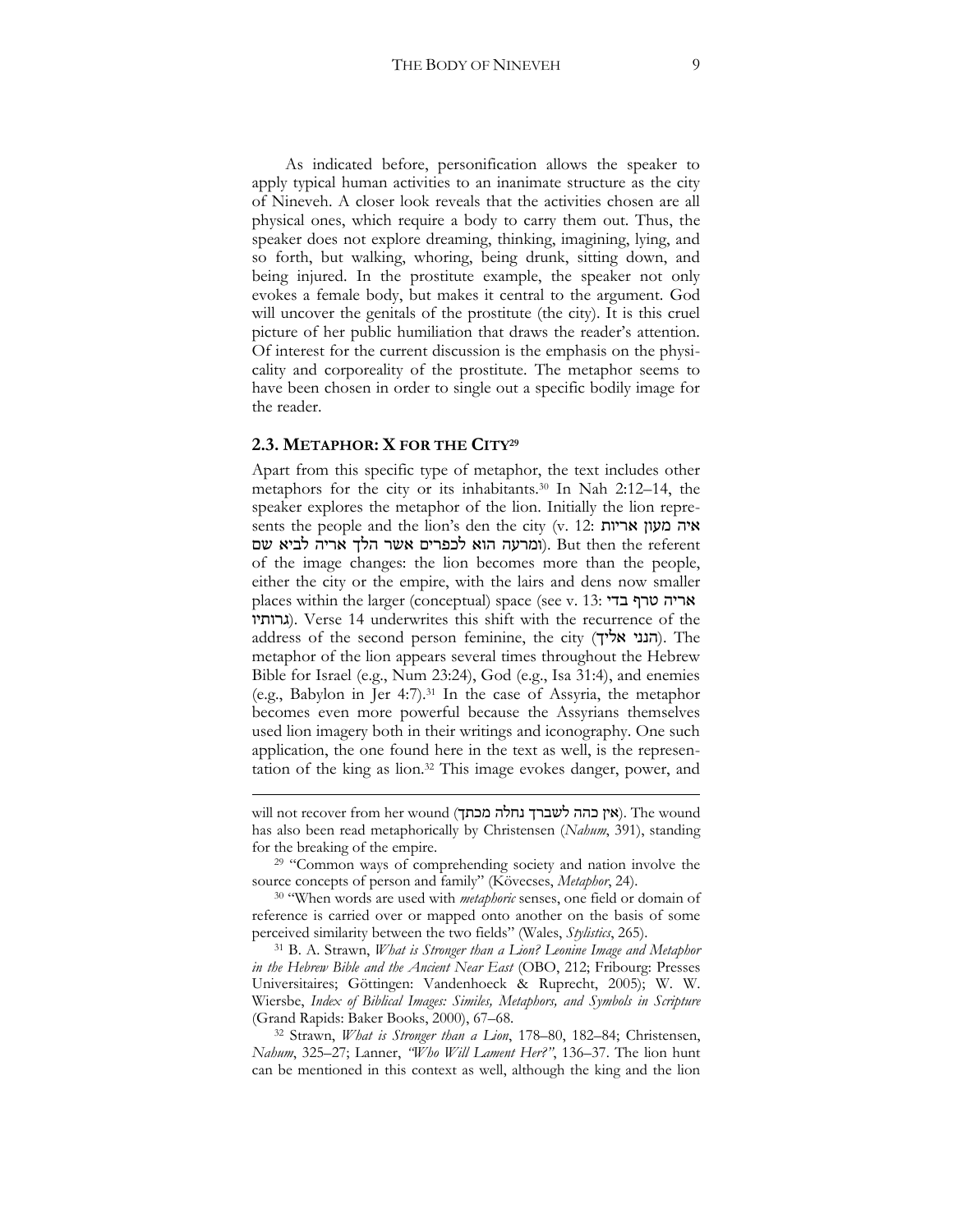(divine) might.<sup>33</sup> The lion in Nahum lacks any of these. What is more, his place (i.e., the lion's, thus Nineveh) seems to have disappeared (איה מעון אריות), changed from devouring creature into nobody.<sup>34</sup>

Another metaphor occurs at the end of Nah 3, though less elaborately. In v. 18, the leaders are called shepherds (רעיך). The shepherd-king metaphor is a well-established one, both in the Hebrew Bible and in other ancient Near Eastern literature.<sup>35</sup> The shepherd stands for leadership and protection.<sup>36</sup> As with the lion, the shepherds are not executing the expected tasks, foreshadowing a disruption and end of the empire and the city.<sup>37</sup> In this example the metaphor connects the leadership of the city and shepherds. Nevertheless, the city is not far away as the ultimate addressee of the oracle and the place in which the king resides.

For all metaphors, the text focuses on bodily aspects (of humans or animals) that can be addressed with the help of a comparison.<sup>38</sup> The lion tears his prey apart and brings this to his den to feed his family (Nah 2:13: אריה טרף בדי גרותיו). The city is both the place to bring the prey and the lion providing to the empire. Especially in the latter case, the metaphor allows the city to rip apart its enemies, literally, and drag their bits and pieces to its center. The city transforms into a physical body via the image of the lion. Such an alteration may also underlie the metaphor of the sleeping shep-

<sup>33</sup> A. Labahn, "Wild Animals and Chasing Shadows: Animal Metaphors in Lamentations as Indicators for Individual Threat," in P. Van Hecke (ed.), *Metaphor in the Hebrew Bible* (BETL, 187; Leuven: Peeters, 2005), 68–97 (91); H.-J. Fabry, *Nahum* (Freiburg im Breisgau: Herder, 2006), 167.

<sup>34</sup> Baker, *Nahum*, 35; M. A. Sweeney, *The Twelve Prophets, Volume 2, Berit Olam* (Collegeville, MN: Liturgical Press, 2000), 440. Machinist has pointed out a parallel between the unable lion in Nahum and the able lion in Isaiah 5 (P. Machinist, "Assyria and Its Image in the First Isaiah," *JAOS* 103 [1983], 719–37).

<sup>35</sup> Spronk, *Nahum*, 142; Christensen, *Nahum*, 387.

<sup>36</sup> J. Gan, *The Metaphor of the Shepherd in the Hebrew Bible: A Historical-Literary Reading* (Lanham, MD: University Press of America, 2007), 28–29; Baker, *Nahum*, 39.

<sup>37</sup> Gan, *The Metaphor of Shepherd*, 82.

<sup>38</sup> Kövecses describes both the human body and animals as recurring source domains for metaphor (*Metaphor*, 18–19).

only become one at the end of the hunt. The lion initially stands for the wild, the chaotic, which the king will eventually domesticate (M. B. Dick, "The Neo-Assyrian Royal Lion Hunt and Yahweh's Answer to Job," *JBL* 125 [2006], 243–70 [244–56]; E. Weissert, "Royal Hunt and Royal Triumph in a Prism Fragment of Ashurbanipal (82–5–22,2)," in S. Parpola and R. M. Whiting [eds.], *Assyria 1995: Proceedings of the 10th Anniversary Symposium of the Neo-Assyrian Text Corpus Project, Helsinki, September 7–11, 1995* [Helsinki: The Project, 1997], 339–58). Others see the scene in Nahum as a reversal of roles: the lion has become the prey (B. Tidiman, *Nahoum, Habaquq, Sophonie* [Vaux-sur-Seine: Edifac, 2009], 104–5).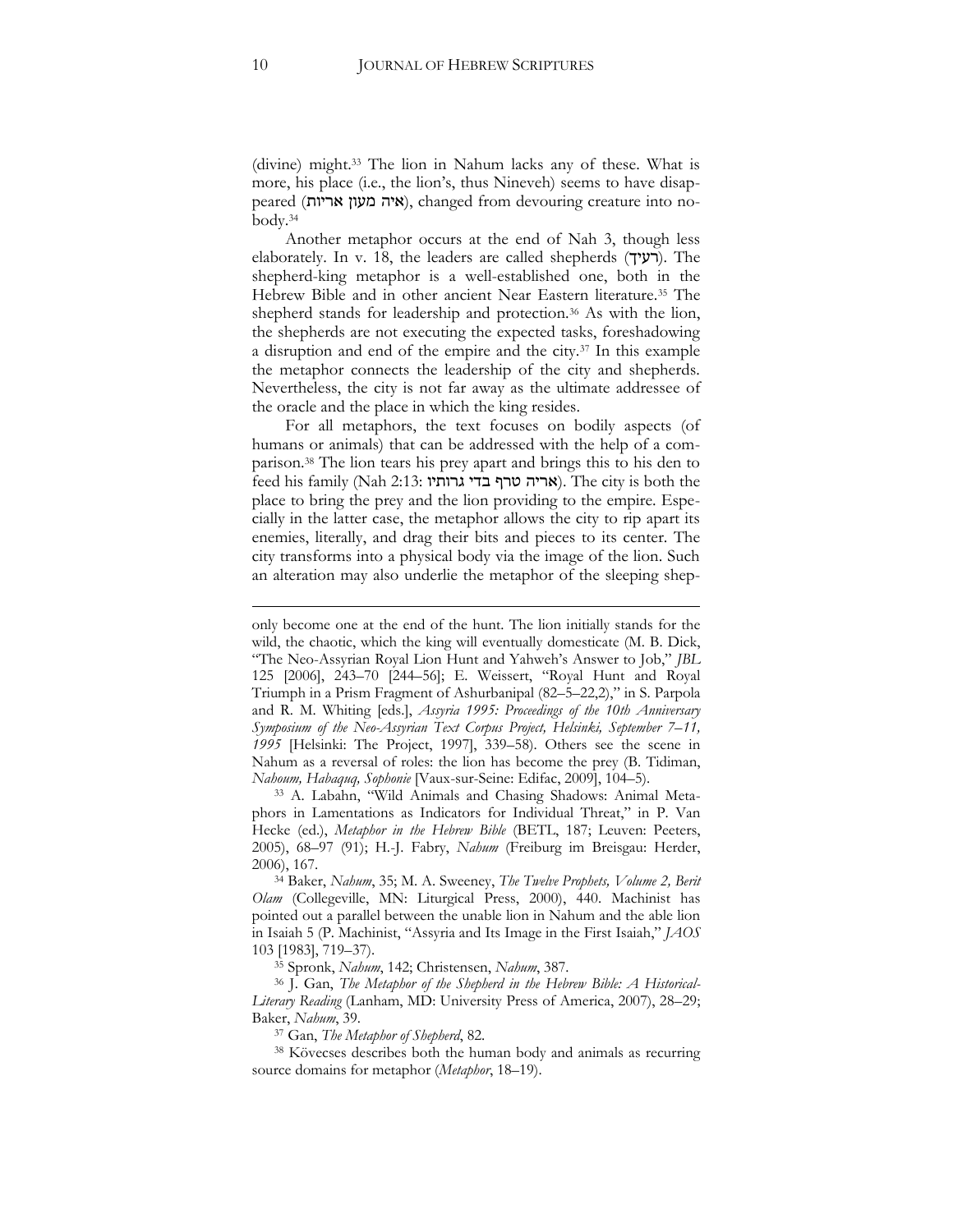herds in the last verses of Nahum, although this example is less clear than the other one. If the leadership is asleep, the city is asleep. Given the text's exploration of the fluid boundary between city and people, one may replace the other here as well.

#### **2.4. SIMILE: THE CITY (OR INHABITANT) IS (LIKE) X**

Furthermore, the text of Nah 2–3 incorporates various similes introducing bodily features. Contrary to metaphors, similes indicate which entities are compared. Often, but not always, a comparative conjunction is also used.<sup>39</sup> Both in chs. 2 and 3 the speaker makes use of similes to tell the story. Moreover, the similes occur for the city as material construct *and* as a collection of people, thus merging several comparative devices. The voices of the maiden are as doves' sounds in Nah 2:8 (ואמהתיה מנהגות כקול יונים). Obviously, the women carried into exile represent the population as a whole, and thus in extension the city. Their voices are the voice of the city.<sup>40</sup>

In Nah 2:9 the speaker compares the city to a pool of water (ונינוה כברכת מים). This simile, at first sight, does not give the city a (human) body. Yet scholars have explained the simile as part of the personification of the city. If the city is a person, then the defenders safeguarding her well-being are as vital as water to a human being.<sup>41</sup> In the text, the inhabitants of the city "are rapidly leaving the city, like a big stream of water running from a pool."<sup>42</sup> Thus, the metonymical city has a human body.<sup>43</sup>

In Nah 3, more similes occur. Two of them leave out the comparative conjunction, lingering between metaphor and metonymy: the forts are fig trees (3:12: בל מבצריך תאנים עם בכורים), and the troops are women (3:13: הנה עמך נשים בקרבך).<sup>44</sup> The former

<sup>39</sup> Wales, *Stylistics*, 383–84; Weiss, "Figures of Speech," 896–97.

<sup>40</sup> Many commentators connect this action to mourning and lament (e.g., Spronk, *Nahum*, 98). This used to be a very physical activity.

<sup>41</sup> Lanner, *"Who Will Lament Her?"*, 135; J. H. Eaton, *Obadiah, Nahum, Habakkuk: Readings in Biblical Hebrew 2* (Birmingham: University of Birmingham, 1961), 82.

<sup>42</sup> Spronk, *Nahum*, 100. See also Becking, who considers the water both an image for the disappearing wealth and the people leaving (B. Becking, *Nahum* [Kampen: Kok, 1986], 44).

<sup>43</sup> A notion of inhabitants is also present in Christensen's reading of the verse (*Nahum*, 293) as well as Fabry's (*Nahum*, 175). Other scholars explain the comparison as one stressing the uselessness of the endeavor. The people escape from the city as the water from a pool (Baker, *Nahum*, 35). O'Brien notes that water is a common metaphor for destruction in the ANE (*Nahum*, 60). In her interpretation it is the water that forms the metaphor rather than that the city metonymically stands for the people.

<sup>44</sup> The examples in v. 8—"its rampart a river" and "its wall consisting of sea"—are not included in the list here. While these qualify as similes, they do not compare the city with something else. Rather they compare the sea with the fortification cities have (Christensen, *Nahum*, 356).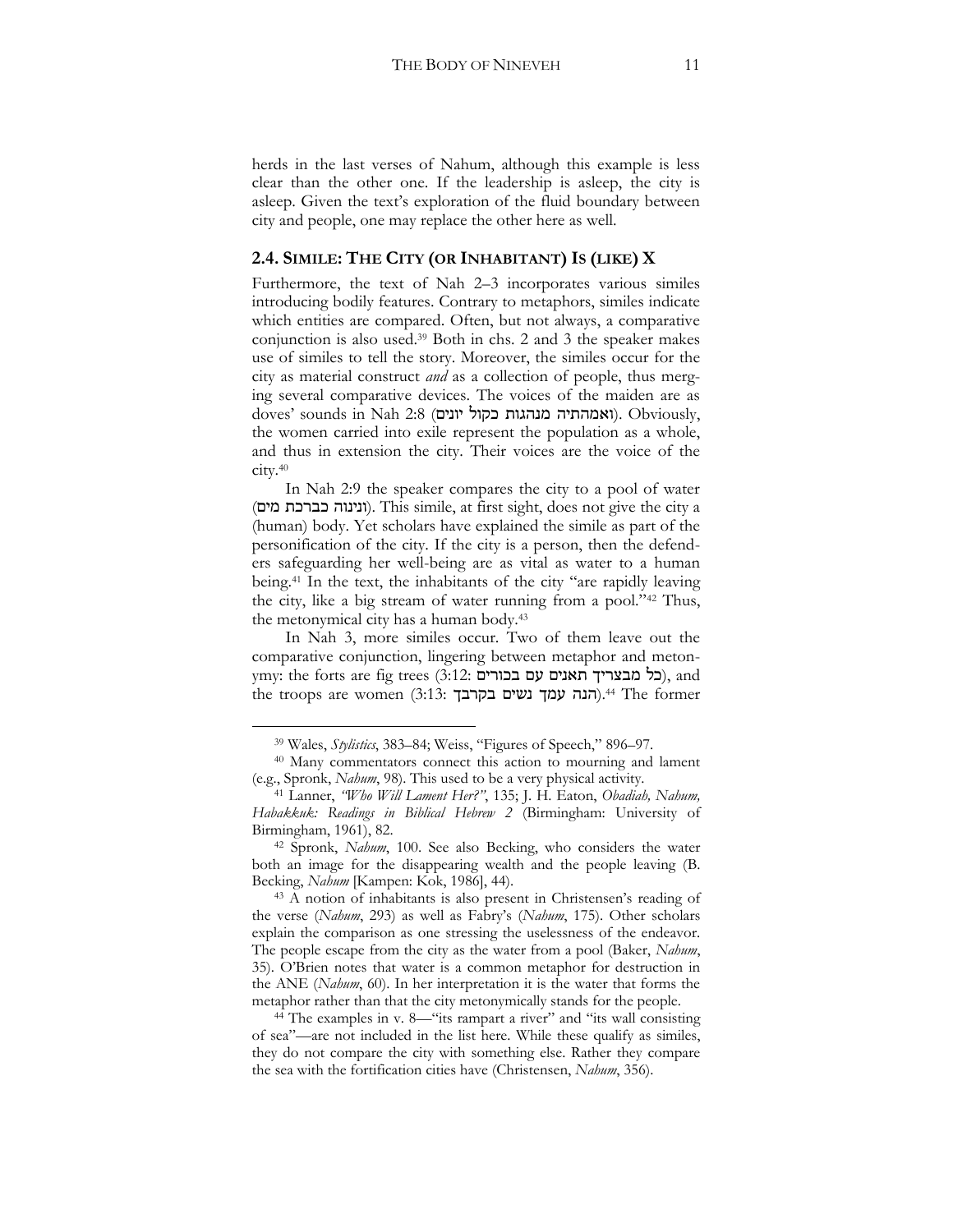does not evoke bodily features explicitly until the end of the verse when somebody will eat the figs (ונפלו על פי אוכל). The text creates the image of another body, that of the opponent.<sup>45</sup> In the latter, the example in v. 13, the body plays a more obvious role. Earlier in the chapter, the speaker had already depicted the city as a prostitute, a particular type of woman. Here, a different aspect of the female body is explored. Women are physically weaker than men and vulnerable in times of war.<sup>46</sup> The text plays upon that idea by suggesting that the enemies will now easily conquer the city.

Finally, the book of Nahum ends with five comparisons with locusts in various stages of their development.<sup>47</sup> Verse 15 compares both the enemy, or rather the devouring sword of the enemy (תאכלך כילק), and the city (and its people) with locusts: התכבד כילק כארבה התכבדי. The simile with the enemy draws on the rapacious hunger of locusts, while that with the city draws on the rapid multiplication of the creatures. In both cases, the comparison shifts the attention to bodily actions (eating and multiplying).<sup>48</sup> Verses 16 and 17 continue to connect the city dwellers with hoppers. Again, the images explore the corporeal features of the locust, features that the city and even its inhabitants do not typically share. The hoppers are casting their skin and are flying away from the fences, פשט ילק ויעף, an action that calls for a specific bodily feature, wings.<sup>49</sup> Note

<sup>45</sup> Christensen, *Nahum*, 364. It stresses the vulnerability of the city: it is as easy to consume as ripe figs (Baker, *Nahum*, 38; O'Brien, *Nahum*, 70; Coggins and Han, *Six Minor Prophets*, 33). Similar to the lion and various other images in the text, fruit as metaphor for the enemy also occurs in Assyrian texts (Spronk, *Nahum*, 134). For more allusions, see also Becking, "Passion, Power and Protection," 13.

<sup>46</sup> Baker, *Nahum*, 38; Spronk, *Nahum*, 134; Christensen, *Nahum*, 364; O'Brien, *Nahum*, 70.

<sup>47</sup> Spronk, *Nahum*, 139; Christensen, *Nahum*, 394. Wiersbe considers the locusts in Nahum to be images of multiplication (3:15–16), robbery (3:16), and abandoning responsibility (3:17) (*Index of Biblical Images*, 68). Also Baker focuses on their multitude, rapacity and transience, exactly as the simile suggests (*Nahum*, 39). The bodily aspect is not mentioned.

<sup>48</sup> Spronk considers the double referent for one and the same image problematic: "Although it can be noted that the poet can use different similes next to each other (v. 15a), he is usually consistent in the way he works them out" (*Nahum*, 137; and also later on, 139). Other commentators fit the shift more easily within their overall interpretation of the passage. See, e.g., Keil, "Fire and sword will devour Nineveh and its inhabitants like the all-consuming locusts, even though the city itself, with its mass of houses and people, should resemble an enormous swarm of locusts" (C. F. Keil, *Biblical Commentary on the Old Testament: The Twelve Minor Prophets, vol. II* [trans. J. Martin; Edinburgh: T&T Clark, 1949], 38). In other words, what is supposed to be the city's strength becomes its enemy.

<sup>&</sup>lt;sup>49</sup> And read as an image of "cowardly retreat" (O'Brien, *Nahum*, 71). Coggins and Han side with the people-locusts who now finally can move freely no longer subject to Nineveh's rule (*Six Minor Prophets*, 34).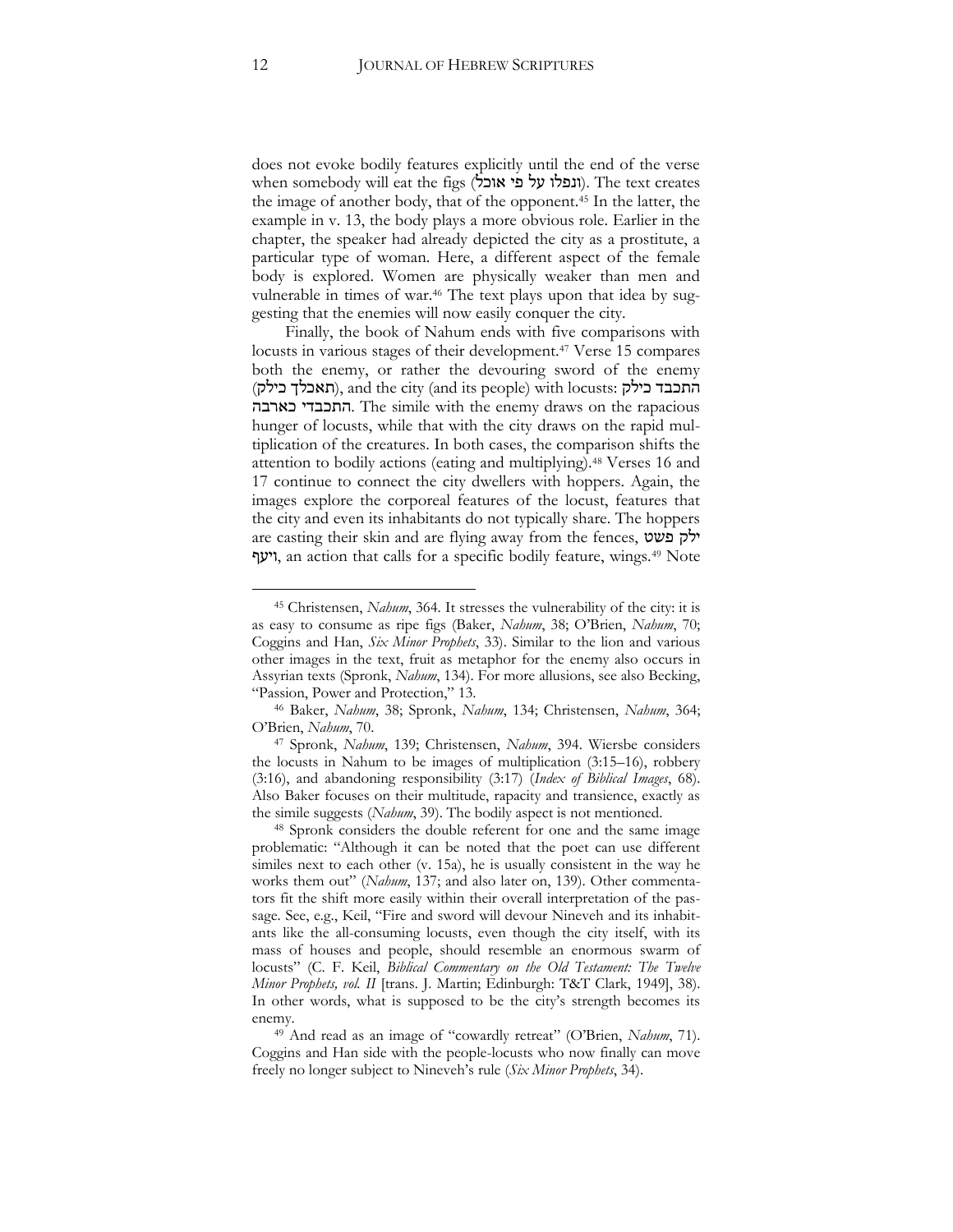that in v. 16, the simile turns into a metaphor to become a simile again in v. 17 (מנזריך כארבה), as to indicate the narrow line between the city, its dwellers, and the locusts.

#### **2.5. BODY PARTS AND ALLUSIONS TO THEM**

Up until now I have discussed devices of comparison. They all generate an image of the city as body. Additional support for this observation can be found in the use of various body parts throughout the text.<sup>50</sup> They add to the overall notion that the space should be understood bodily. Contrary to other texts, most of the references in Nah 2–3 refer to actual body parts. There are very few lexicalized prepositions and, although possible, metaphorical readings of the body parts are not necessarily primary.

In Nah 2:2, the speaker mentions the face and the loins of the  $\alpha$ , עלה מפיץ על פניך . . . חזק מתנים). As discussed before, these are the body parts of a metonymic city: the enemy will appear before the city's face so she should steady her loins. In addition, both body parts have a symbolic value as well. The face often represents somebody's identity; the loins stand for military might and virility/fertility.<sup>51</sup> Thus, the enemy threatens the identity of the city. A powerful action can counter this danger. A few verses later (Nah 2:8), the maidens raise their voices, beating their hearts, which are considered the "symbolic core of the existential self" but just as much, if not more, the actual chest which they hit in their lament m v. 11, more ואמהתיה מנהגות כקול יונים מתפפת על לבבהן).<sup>52</sup> In v. 11, more hearts and loins, and also knees and a face appear: ופקברכים נמס ולב מתנים בכל וחלחלה. Again, the literal reading of the body parts generates a primary and sensible interpretation of the text. A metaphorical reading may add another layer to that. Loins may tremble, but so does military power. When a heart sinks, this may indicate the person has fallen or lost his courage.<sup>53</sup> The voice of the messengers shall no longer be heard (v. 14: ולא ישמע עוד קול מלאככה). And so, there will be no more messages of victories on behalf of

<sup>50</sup> Scholars have drawn attention to the high frequency of body parts in other biblical books, such as Psalms, Judg 3 and 7, Jonah 2, and Job. See S. Gillmayr-Bucher, "Body Images in the Psalms," *JSOT* 28 (2004), 301–26; S. B. Noegel, "Bodily Features as Literary Devices in the Hebrew Bible," in M. Garsiel et al. (eds.), *Studies in Bible and Exegesis Presented to Samuel Vargon* (Studies in Bible and Exegesis, 10; Ramat-Gan: Bar-Ilan University Press, 2011), 509–31 [Hebrew]; S. C. Jones, "Corporeal Discourse in the Book of Job," *JBL* 132 (2013), 845–63.

<sup>51</sup> M. B. Szlos, "Body part as Metaphor and the Value of a Cognitive Approach: A Study of the Female Figures in Proverbs via Metaphor," in P. Van Hecke (ed.), *Metaphor in the Hebrew Bible* (BETL, 187; Leuven: Peeters, 2005), 185–95 (188, 194).

<sup>52</sup> Christensen, *Nahum*, 293.

<sup>53</sup> O'Brien, *Nahum*, 61–62 ; S. Niemeier, "Straight from the Heart," in A. Barcelona (ed.), *Metaphor and Metonymy at the Crossroads: A Cognitive Perspective* (Berlin: de Gruyter, 2000), 195–213 (199–201).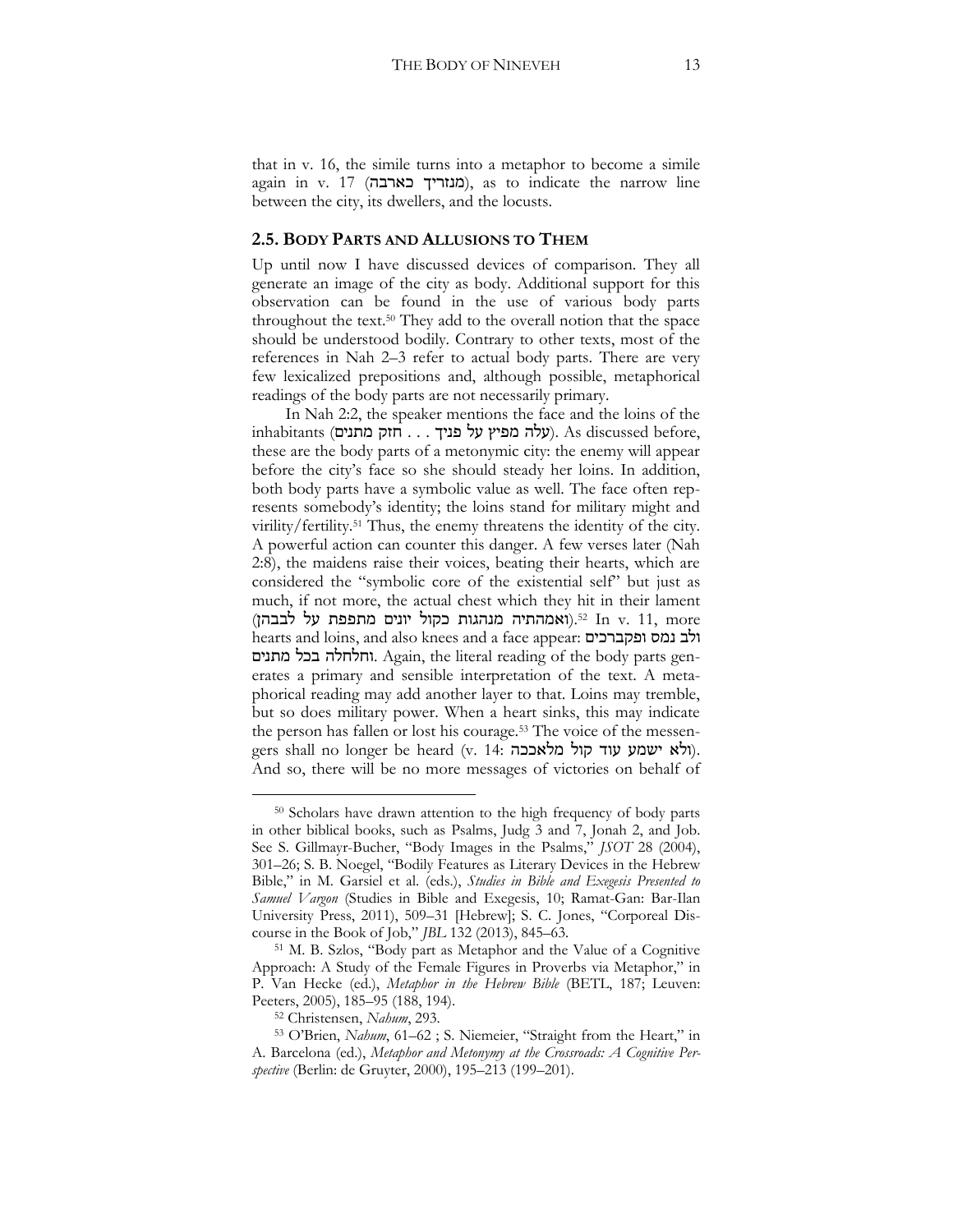the city. In addition to body part lexemes, Nah 2 alludes to a face in v. 9 (מפנה ואין(. The verbal form מפנה includes the notion of a face. Moreover, this is the same root as the body part and thus semantically the body part is indeed there in the action of facing.<sup>54</sup>

In Nah 3, further body parts are used: namely, we have blood  $\gamma$ ; (קול שוט וקול רעש אופן) (ד $\gamma$ ; two voices in v. 2 . קול רעש); the face and private parts of the prostitute in v. 5 (see שוליך וגליתי על פניך והראיתי גוים מערך וממלכות קלונך); as well as a head in v. 10 (גם עלליה ירטשו בראש כל חוצות).<sup>55</sup> The last body part of this list is the metaphorical head of the street (in the city), not a body part of a human being. For the genitals of the prostitute, it is, technically speaking, the other way around. The text uses euphemisms to refer to the body parts rather than the body parts themselves: שולים, literally "seams, borders (of a skirt)," מעור, literally "nakedness," and קלון, literally "shame."<sup>56</sup> Other body parts in the text are a mouth (v. 12: על פי אוכל) and a palm (v. 19: תקעו כף עליך). In addition, in v. 10, some allusions to body parts occur. The word ידו includes a hand and the word רתקו evokes the construct of רקה which means temple. Note that the body parts that metaphorically refer to power (hand and palm) are connected to the opponents of Nineveh.<sup>57</sup> In v. 14, another allusion occurs to the heart  $(2)$  in the  $\omega$ word for brick (מלבן).

#### **3. THE CONCEPTUAL METAPHOR "NINEVEH IS A BODY" AND ITS MEANING**

All the above-discussed features have one element in common: the idea of Nineveh as a physical body. Or otherwise put, they draw on the conceptual metaphor NINEVEH IS A BODY. A conceptual metaphor is "understanding and experiencing one kind of thing in terms of another."<sup>58</sup> For the proposed metaphor, the abstract target domain of the city is connected with the concrete source domain of the body. In the blend, the city shows both characteristics of the

<sup>54</sup> An additional body part may be present in v. 13 if one accepts the revocalization of בְּדֵי into בְּבֵדִי, "limbs" (Spronk, Nahum, 106).

<sup>55</sup> Internal organs have been understood as communicating emotions: "Israelites associated emotions with the internal organs where the emotions were perceived to be felt physically" (M. S. Smith, "The Heart and Innards in Israelite Emotional Expressions: Notes from Anthropology and Psychobiology," *JBL* 117 [1998], 427–36 [431]). Contrary to other body parts, the heart seems to have covered all emotions (ibid., 432; see also R. Hupka et al., "The Color of Anger, Envy, Fear, and Jealousy as Felt in the Body: A Five-Nation Study," *Cross-Cultural Research* 30 [1996], 243–64).

<sup>56</sup> S. Schorch, *Euphemismen in der hebräischen Bibel* (Wiesbaden: Harrassowitz, 2000), resp. 198, 151, 190.

<sup>57</sup> For body parts and symbolic power, see Noegel, "Bodily Features," 515–31.

<sup>58</sup> G. Lakoff and M. Johnson, *Metaphors We Live By* (Chicago: University of Chicago Press, 1980), 5.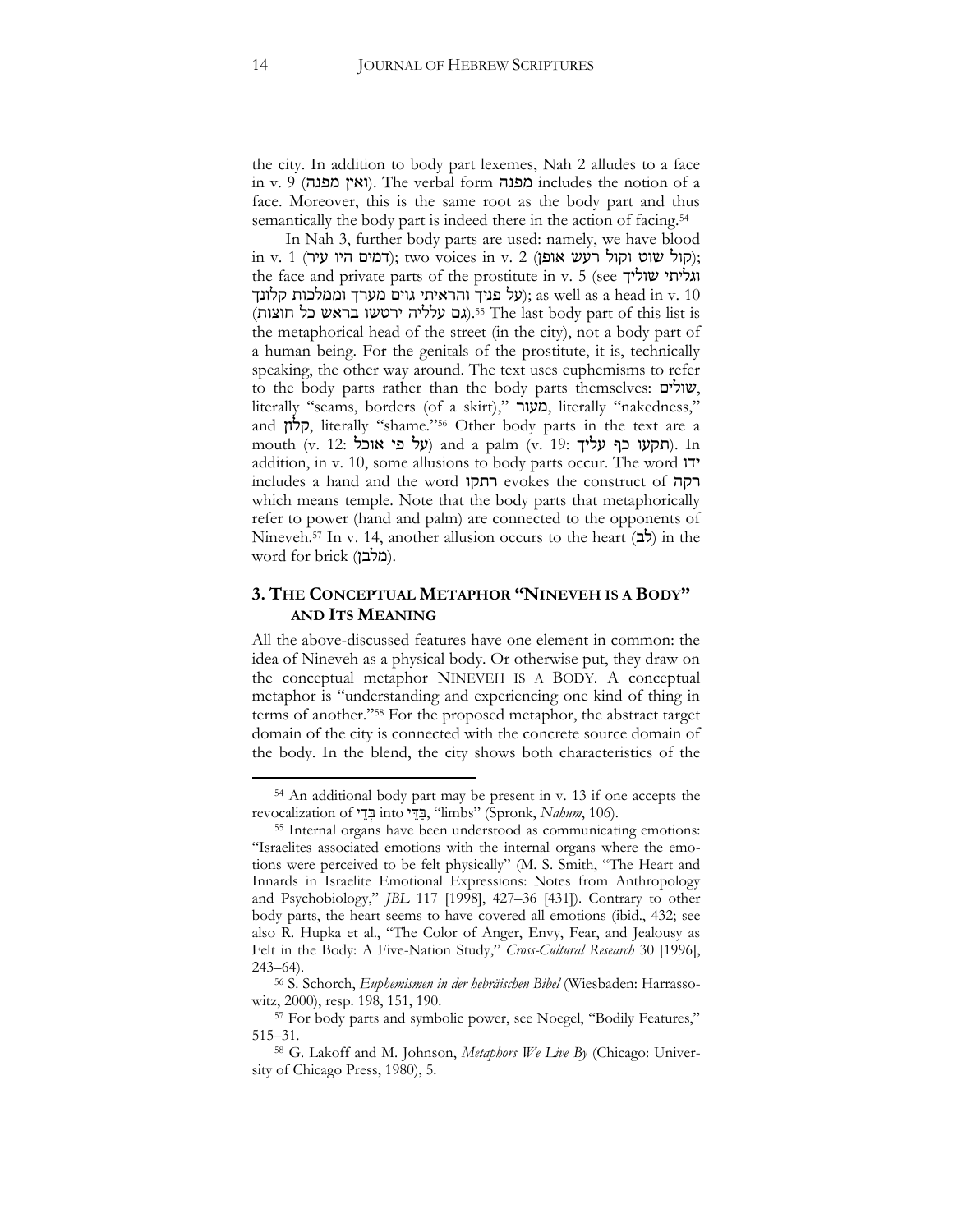source and the target domain: she has fortresses (Nah 3:12), but also dashed children (Nah 3:10); her palace is flooded (2:7), but she is also a violated prostitute (Nah 3:4–5). In this blend, the city with its walls and gates is a body moving through space, once strong and healthy, now attacked, wounded, and bereaved. Note that the conceptual metaphor does not map the parts of the body to the parts of the city, but centers around movement and actions affecting the body, such as comforting and (mostly) physical violence. The figure below visualizes the conceptual blend.



**Figure: Conceptual Blend**

But why should one want to present Nineveh as a body? What does the image do for the meaning-making process of a reader of Nah 2–3? Both cognitive-linguistic and critical-spatial research emphasize that human beings experience and understand the world through their bodies.<sup>59</sup> For the former, language and cognition are embodied, i.e., "structured in part by the nature of the bodies we

<sup>59</sup> H. Lefebvre, *La production de l'espace* (Paris: Anthropos, 1974), 50; G. Lakoff, *Philosophy in the Flesh: The Embodied Mind and Its Challenge to Western Thought* (New York: Basic Books, 1999); Kövecses, *Metaphor*, 7, 116. Note that Lefebvre stresses the difference between lived space (through bodily experience) on the one hand and thought and perception on the other, whereas cognitive linguists connect the realms of experience and cognition.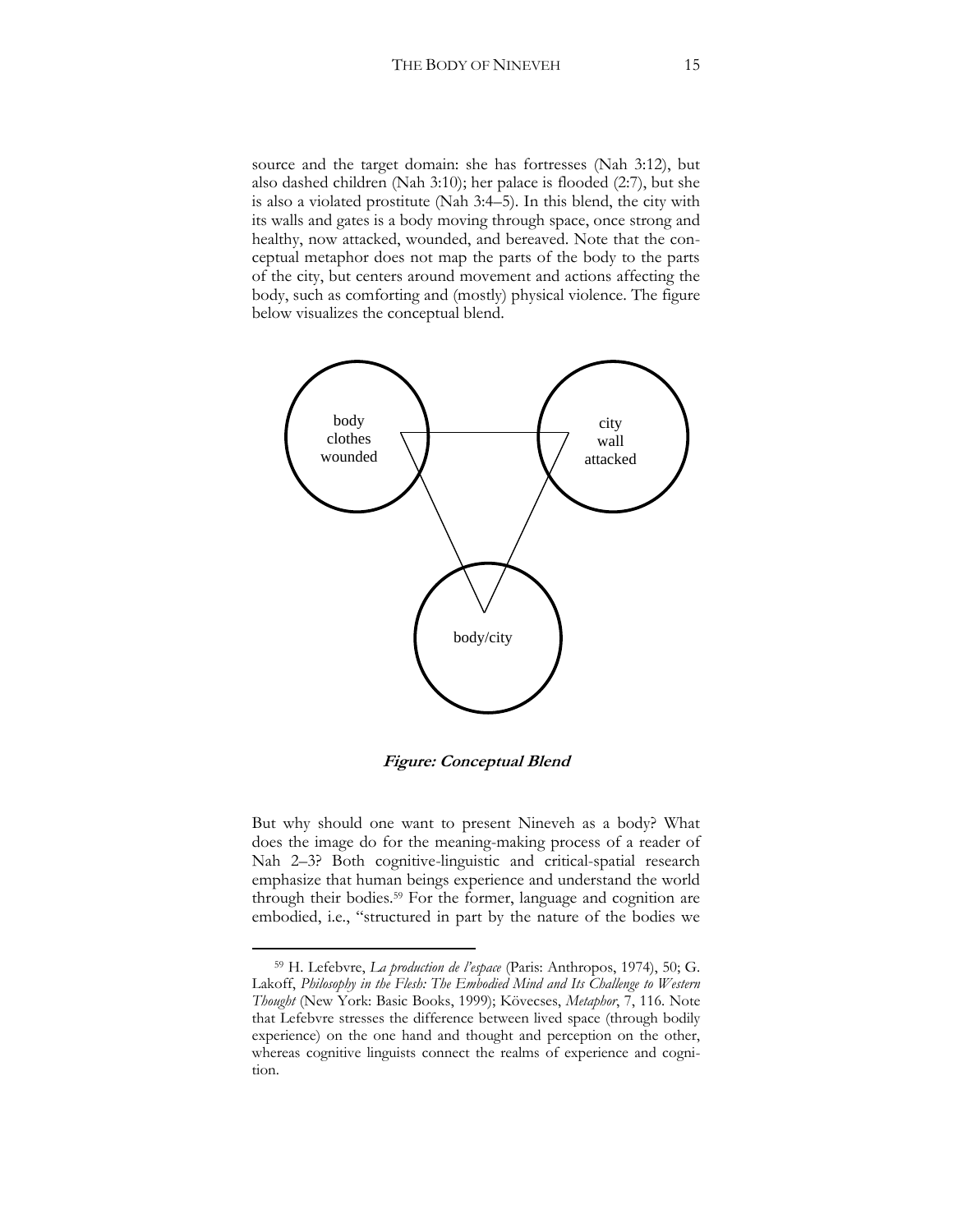have and by our neurological organisation."<sup>60</sup> In the latter, bodily experience plays a role in the social aspect of space, the so-called lived space (*l'espace vécu*).<sup>61</sup> Following both theories, the spatial picture of Nineveh as a body is closely connected to human corporeality. But the writers of the text did not stop there. To develop the spatial conceptualization of the city as body, they have actively evoked the city-as-body image through various comparative devices as well as through the inclusion of a multitude of body parts in the text of Nahum. As such the body as natural given and the body as literary creation reinforce each other.

The image works as a key to read the space of the city in Nah 2–3. The people, hidden in the city-people metonymy, move through the urban space just as the reader can make his or her way through a place. The personifications and other metaphors depict the city as a woman, a mother, a prostitute, and a hungry lion. The similes add further comparisons of the abstract city with concrete bodies. Even though cities have material features as well, other aspects are harder to conceptualize. Think of the political city or the religious city, which are as much part of the fall of Nineveh as the actual physical space. Exactly to capture those more abstract notions of Nineveh, the city as body fulfills an important role.<sup>62</sup> The image allows the reader to draw the place nearer to his or her own world, and not only in terms of concreteness but also in terms of familiarity.<sup>63</sup> After all, Nineveh is a foreign place, which most readers have never seen. The text itself does not provide enough information to truly envisage the place. The physical reality of the city, therefore, is out of reach. The reader is left with an unknown place that is about to be destroyed. The comparative devices in addition to the frequent mentioning of body parts facilitate the needed connection between place and reader. The city becomes something palpable, a vulnerable and ultimately injured body.<sup>64</sup> All

<sup>60</sup> V. Evans and M. Green, *Cognitive Linguistics: An Introduction* (Edinburgh: Edinburgh University Press, 2006), 46.

<sup>61</sup> Lefebvre, *La production de l'espace*, 50–51.

<sup>62</sup> Cognitive linguists have described the body as a source domain for abstract things. "The human body is an ideal source domain, for us, it is clearly delineated and (we believe) we know it well" (Kövecses, *Metaphor*, 18).

<sup>63</sup> Gillmayr-Bucher makes a similar argument when discussing the role of body language in the Psalms ("Body Images in the Psalms," 325). The body of Job in the book of Job is the means by which he understands God and the cosmic order, according to Jones ("Corporeal Discourse," 846). Understanding or revealing the divine order is also part of Noegel's discussion of body parts in biblical texts ("Bodily Features," 531).

<sup>64</sup> S. Gillmayr-Bucher, "Meine Zunge—ein Griffel eines geschickten Schreibers: Der kommunikative Aspekt der Körpermetaphern in den Psalmen," in P. Van Hecke (ed.), *Metaphor in the Hebrew Bible* (BETL, 187; Leuven: Peeters, 2005), 197–214 (200).